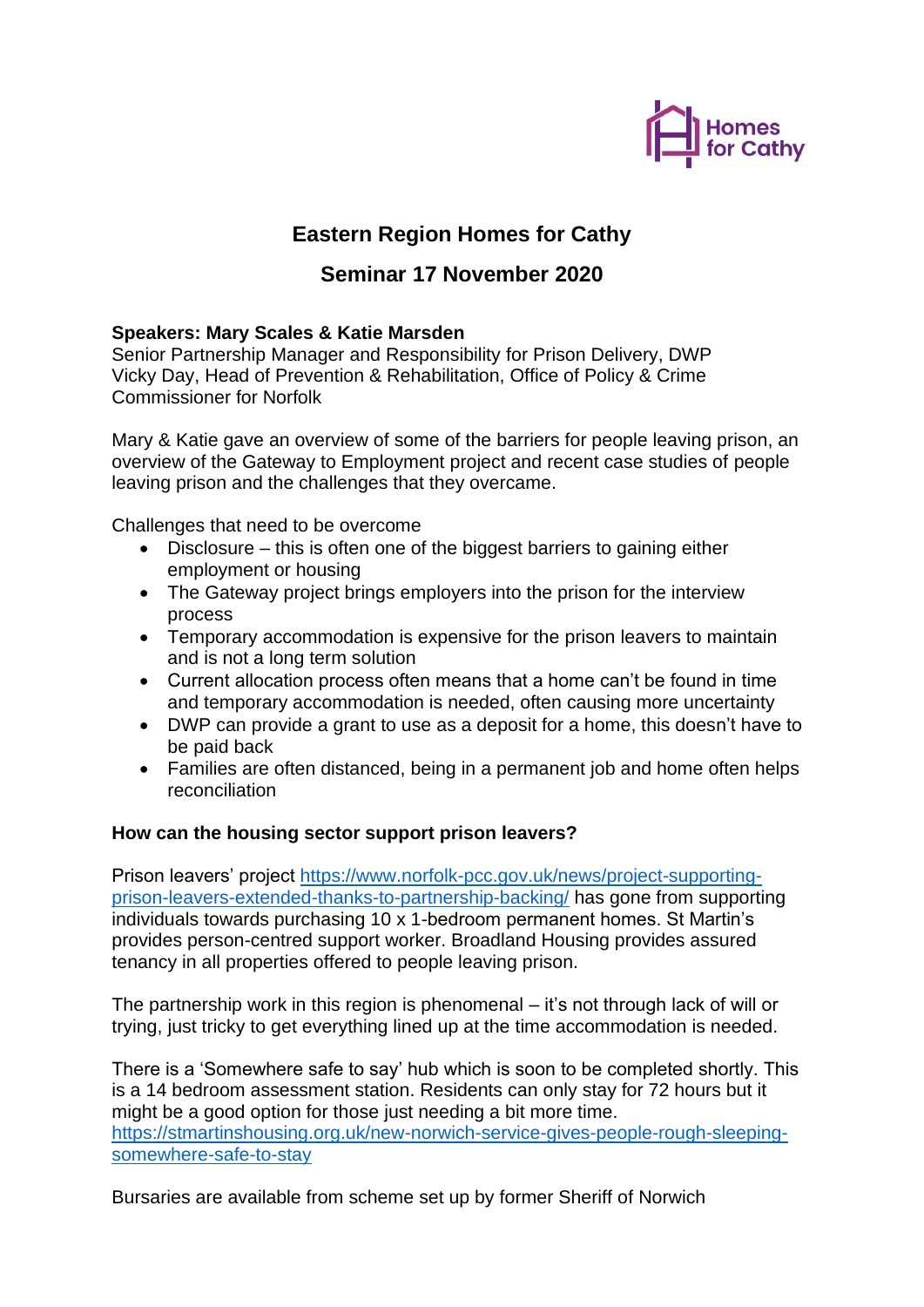Review our allocation policies in partnership with local authorities or consider direct lettings. King's Lynn Borough Council are starting this process.

Only 400 employers registered on the MoJ's ex-offender-friendly list [https://www.gov.uk/government/publications/unlock-opportunity-employer](https://www.gov.uk/government/publications/unlock-opportunity-employer-information-pack-and-case-studies/employing-prisoners-and-ex-offenders)[information-pack-and-case-studies/employing-prisoners-and-ex-offenders](https://www.gov.uk/government/publications/unlock-opportunity-employer-information-pack-and-case-studies/employing-prisoners-and-ex-offenders) – how many are housing associations?

Employers report that former offenders are their most loyal and hardworking employees – former offenders don't want to go through difficulty of disclosure again. When organisations are recruiting consider positive discrimination or 'Ban the box' on job recruitment forms – wait until interview stage before asking about DBS [https://www.unlock.org.uk/projects/employment-discrimination/ban-the](https://www.unlock.org.uk/projects/employment-discrimination/ban-the-box/)[box/.](https://www.unlock.org.uk/projects/employment-discrimination/ban-the-box/)

Younger people leaving prison are disproportionately affected in the current economic crisis because of their age and lack of experience. The Kickstart programme is a good way to support young people by offering work experience. – <https://www.gov.uk/government/collections/kickstart-scheme>

#### **Why is stable accommodation important?**

30% of people leaving custody in Norwich have a job lined up (MoJ national figure is 17% get a job within a year) but struggle to find accommodation 70% have no employment when leaving prison. 86% of employers who employ ex-offenders say they are great at their jobs.

Of 78 people formerly in custody who were living on street in 2018-2020, 53 were in a revolving cycle of reoffending - important to understand what support individuals need to break this cycle.

Those leaving HMP Wayland, HMP Bure and HMP Peterborough who might want to relocate or return to Norwich. Average numbers of those leaving custody per month are: HMP Wayland – 100 HMP Bure – 12

HMP Peterborough – 12

From December 2020-March 2021 Norwich City Council and St Martin's have blockfunded a hotel in Norwich for people who are living on the streets.

#### **Update from Carolyn Howells**

Solo Housing is opening a new housing related support service specifically for women leaving HMP Peterborough and wanting to return to SNDC and Broadland districts to resettle. We have funding from Nationwide Foundation to pay for the women to have a designated support worker to help them in their resettlement. The accommodation and support is expected to be temporary – approximately 6 months, but could be longer, to allow the women to engage with support and to find more long term accommodation or in some cases transition to wider HRS provision.